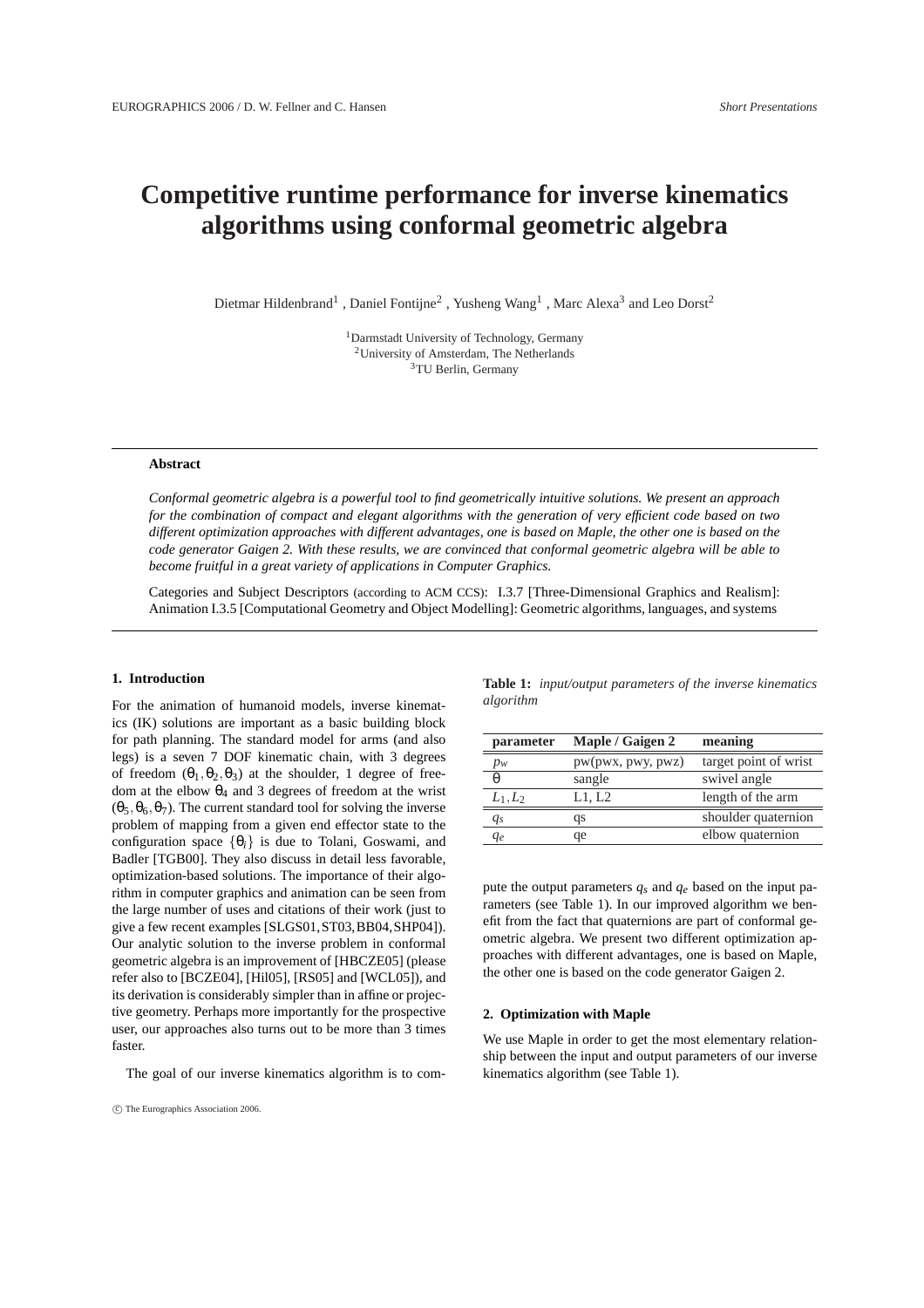The most important feature of Maple is the symbolic calculation [MAP]. In order to deal with the computation of conformal geometric algebra, we use a library called Cliffordlib, developed by Rafal Ablamowicz and Bertfried Fauser. For download and installation hints please refer to [CLI05, Wan06]. For information about conformal geometric algebra please refer to the tutorial [HFPD04]. The most important operations of the Clifford package are presented in table 2. For the inner product we use the left contraction (LC) operation. Besides these main operations we also need

| Notation         | Meaning           |
|------------------|-------------------|
| a &c b           | geometric product |
| a &w b           | outer product     |
| LC(a, b)         | inner product     |
| $-(a)$ &c e12345 | dualization       |
| reversion()      | reversion         |

**Table 2:** *Notation of GA-Operations*

some methods like scalarpart() or vectorpart() for extracting the scalar or the vector part of a multivector. In order to use conformal geometric algebra computation we have to load the Clifford package, set the metric of Clifford algebra, set aliases to basic blades (optional) and define  $e_0$ and *e*∞.

```
> with(Clifford);
> B:=linalg[diag](1, 1, 1, 1, -1);
> eval(makealiases(5, "ordered"));
> e0:=-0.5*e4+0.5*e5;
> einf:=e4+e5;
```
Here, we present an improvement of the algorithm of [HBCZE05] for the first 4 DOF as well as the corresponding Maple code :

• Compute the elbow point *pe*

```
> pw:=pwx*e1+pwy*e2+pwz*e3+0.5*
       (pwx^2+pwy^2+pwz^2)*einf+e0;
> S1:=pw-0.5*L2*L2*einf;
> S2:=e0-0.5*L1*L1*einf;
> C_e:=S1 &w S2;
> l_sw:=-(e0 &w pw &w einf)&c e12345;
> pi_swivel:=-(pe2 &w pw &w e0 &w einf)
             &c e12345;
> norm_l_sw:=sqrt(l_sw &c reversion(l_sw));
> q_swivel:=cos(sangle/2)+sin(sangle/2)
            *(1_sw / norm_1_sw);
> pi_swivel:=q_swivel &c pi_swivel
             &c reversion(q_swivel);
> PP:=-(C_e &w pi_swivel) &c e12345;
> PP:=vectorpart(PP,2);
> einf_PP:=LC(einf,PP);
> norm_einf_PP:=einf_PP &c
                 reversion(einf_PP);
> inv_einf_PP:=einf_PP/norm_einf_PP;
> p_e:=-(-sqrt(scalarpart(LC(PP,PP)))
      +PP) &c inv_einf_PP;
> p_e:=vectorpart(p_e,1);
```
The main difference to the [HBCZE05] algorithm equations (10) to (20) is the interpretation of the rotor of equation (11) as a quaternion. It can be shown that in conformal geometric algebra lines through the origin represent pure quaternions with the imaginary units  $i = e_3 \wedge e_2$ ,  $j =$  $e_1 \wedge e_3$ ,  $k = e_2 \wedge e_1$ . The quaternion  $q_{\text{swivel}}$  describing the rotation of the swivel plane can be expressed as  $q_{\textit{swivel}} =$  $\cos(\frac{\theta}{2}) + \sin(\frac{\theta}{2}) \frac{l_{sw}}{|l_{sw}|}$  with the normalized line  $l_{sw}$ .

- Compute the quaternion  $q_e$  at the elbow joint For efficiency reasons we do not compute the angle  $\Theta_4$  explicitly based on the *arccos* function (see equations (21) and (22) of [HBCZE05]) but immediately compute the elbow quaternion  $q_e$  based on the formulae for  $cos(\frac{\theta}{2})$  and  $sin(\frac{\theta}{2})$ .
	- > l\_se:=-(e0 &w p\_e &w einf)&c e12345;
	- > l\_ew:=-(p\_e &w pw &w einf)&c e12345;
	- $> c4:=-LC(1$  se,  $1$  ew) / ( $L1*L2$ ) / Id;
- > qe:=sqrt((1+c4)/2)+sqrt((1-c4)/2)\*(-qi); • Rotate until the elbow position matches
	- For efficiency reasons we combine the steps 3 and 4 of [HBCZE05] in one improved step as follows :
	- > p\_ze:=L1\*e3+0.5\*L1^2\*einf+e0;
	- > pi\_m:= p\_ze-p\_e;
	- > pi\_e:=-(p\_ze &w p\_e &w e0 &w einf)&c e12345; > l\_m:=pi\_e &w pi\_m;

> q12:=l\_m/(sqrt(l\_m &c reversion(l\_m))); We directly compute a quaternion that rotates an object from one point  $p_1 = p_{ze}$  to another point  $p_2 = p_e$ , both points having the same distance to the origin (see Figure 1). First, we calculate the middle line *lm* between the two points through the origin. In conformal geometric algebra, a middle plane of two points is described by their difference (see [PH04]). We calculate  $l_m$  with the help of the intersection of this plane and the plane through the origin and the points  $p_1$  and  $p_2$ . Second, in order to rotate from



**Figure 1:** *Rotation based on the line between two points through the origin*

 $p_1$  to  $p_2$  we have to rotate about the middle line with radius  $\pi$ . If the line is normalized, this results in a quaternion identical to the normalized line. In Figure 1 the two points are indicated by two spheres. We can see the line between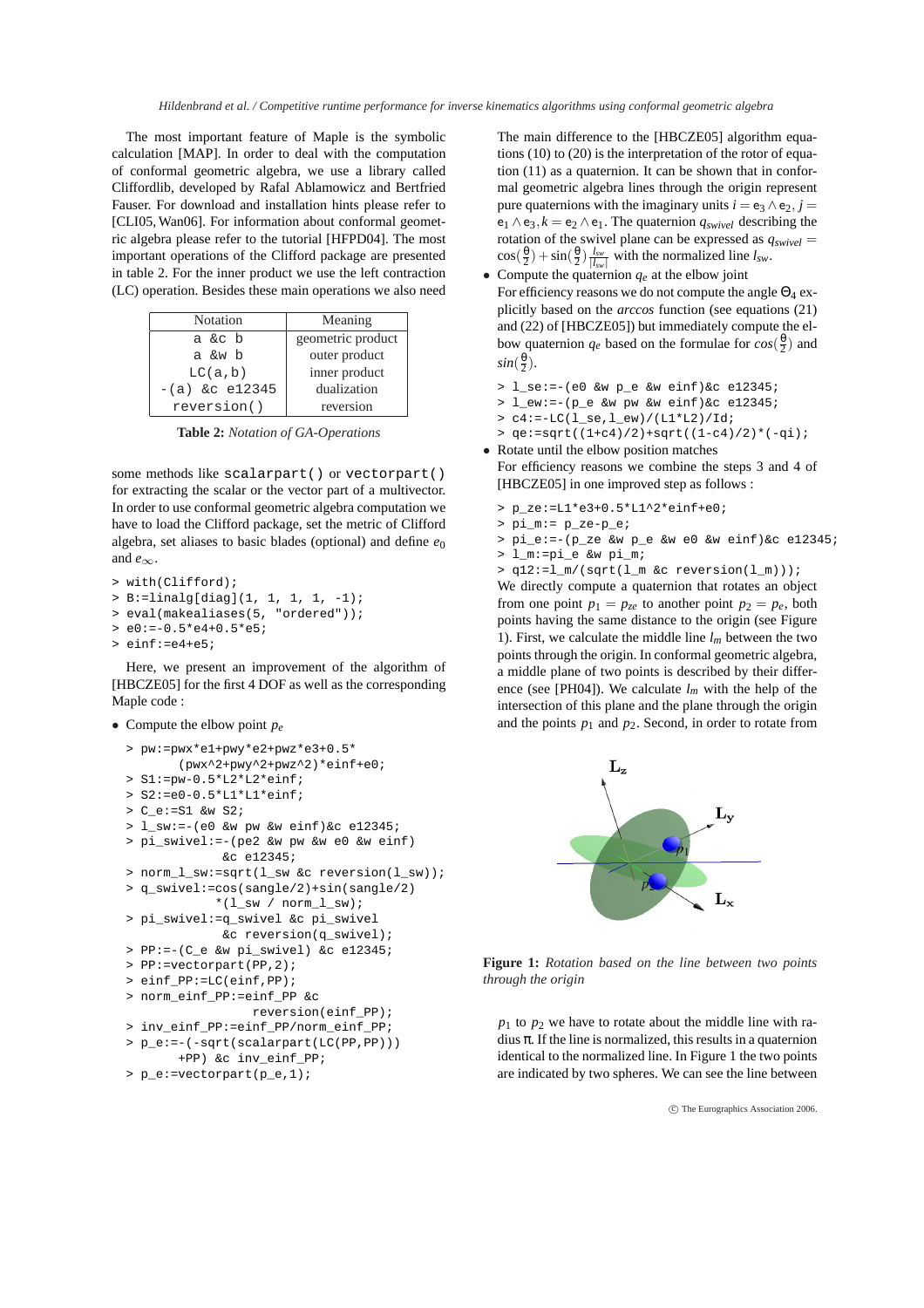two points through the origin and the two planes for its computation. The quaternion *q*<sup>12</sup> describes the rotation at shoulder joint which lets the robot elbow reach its target *pe*:

• Compute the quaternion  $q_s$  at the shoulder joint The quaternion  $q_s$  will let the robot wrist reach the given target *pw*:

```
> pi_yz2:=q_12 &c e1 &c reversion(q_12);
> _sign:=scalarpart(LC(pw,pi_yz2));
> _sign:=_sign/abs(_sign);
> norm_pi_swivel:=sqrt(pi_swivel &c
                  reversion(pi_swivel));
> c3:=scalarpart(-LC(pi_yz2,pi_swivel))
      /(norm_pi_swivel);
> q3:=sqrt((1+c3)/2)+sqrt((1-c4)/2)
```
- \*\_sign\*qk;
- > qs:=q12 &c q3;

The quaternions *qs* and *qe* are the required results of our algorithm.

With the help of Maple our conformal geometric algebra formulae are simplified and combined to very efficient expressions because of the symbolic computation feature of Maple. For instance, for the first lines of the algorithm we get a result as follows for the intersection circle

```
C_e = 0.5*(1-L1^2)*(pwx*el5+pwy*e25+pwz*e35)-
      0.5*(1+L1^2)*(pwx*el4+pwy*e24+pwz*e34)+0.5*e45*(pwx^2+pwy^2+pwz^2+L1^2-L2^2)
```
with only some simple multiplications and additions.

#### **3. Optimizations with Gaigen 2**

The philosophy behind Gaigen 2 is based on two ideas : generative programming and specializing for the structure of conformal geometric algebra. Gaigen 2 takes a succinct specification of a geometric algebra and transforms it into an implementation. The resulting implementation is very similar to what someone would program by hand and can be directly linked to an application.

In many types of programs, each variable has a fixed 'specialized' multivector type. I.e., the inverse kinematics algorithm uses variables of with multivector types like *line* and *sphere*. If the GA implementation could work directly with these leaner specialized multivector types, performance would be greatly increased.

As an implementation of this insight, Gaigen 2 allows the user to define specialized types along with the algebra specification, and generates classes for each of them. These specialized multivector classes require much less storage than the generic multivector, but as a result, they are of course unable to store an arbitrary multivector type. For example, a *line* variable can not be stored in a *sphere* variable.

The below description of the first part of the algorithm (see item Compute the elbow point  $p_e$  at page 2) is offered as an explicit example of how one can think in geometry, and directly program in geometric elements.



**Figure 2:** *compute the elbow point*

We implement the computation of the elbow point in Gaigen 2 as follows:

Sphere s1 = \_Sphere(pw-0.5f\* L2\* L2\*einf); // einf means *e*∞

originSphere s2 = \_originSphere(e0- 0.5f\* L1\* L1\*einf);

#### Circle  $c_e =$  \_Circle( $s1^s2$ );

With the help of the two spheres s1, s2 with center points *pw* (target point of the wrist) and *eo* (shoulder located at the origin) and radii  $L_2, L_1$  we are able to compute the circle determining all the possible locations of the elbow as the intersection of the spheres.

For the needed geometric objects we use the following specializations:

Both, the target point  $p_w$  as well as the sphere  $s_1$  are assigned to a multivector type called Sphere (please remember that a point in conformal geometric algebra is simply a sphere with 0 radius). Type Sphere is defined as follows:

specialization:

blade Sphere(e0=1, e1, e2, e3, einf);

Type Sphere means a linear combination of basis blades with the coefficient of  $e_0$  being 1.

The center of the sphere  $s_2$  is the origin  $e_0$ . We use the type originSphere:

```
specialization:
```
blade originSphere(e0, einf);

since we can see that  $e0-0.5f*$  L1\* L1\*einf only needs the blades e0 and einf. The result of the intersection of the spheres  $C_e = s_1 \wedge s_2$  is of type Circle being a bivector.

## **4. Results**

First we developed and simulated our algorithm visually based on CLUCalc (see [Per05]), developed by Christian Perwass. Then, we had to implement it on the target platform